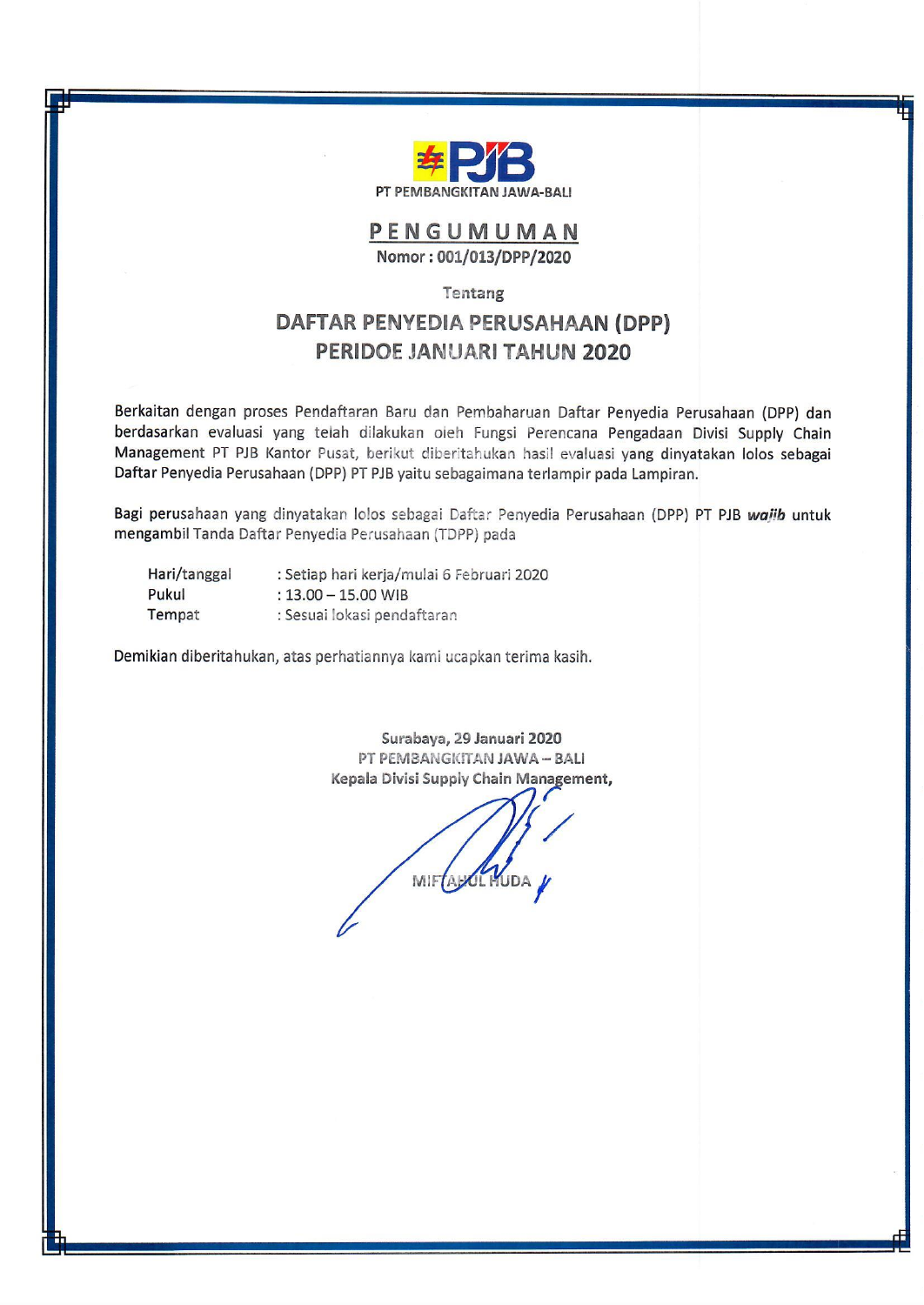

| <b>NOMOR</b>   | <b>NAMA PERUSAHAAN</b>                                   | <b>LOKASI PENDAFTARAN</b>          |
|----------------|----------------------------------------------------------|------------------------------------|
| 1              | ANDHIK SEJAHTERA, CV                                     | <b>KANTOR PUSAT</b>                |
| $\overline{2}$ | ANDI UTOMO, CV                                           | <b>KANTOR PUSAT</b>                |
| 3              | BENTANG PERSADA INTERNUSA, PT                            | <b>KANTOR PUSAT</b>                |
| $\overline{4}$ | <b>BIMA BANGUN SENTANA, PT</b>                           | <b>KANTOR PUSAT</b>                |
| 5              | BINTANGNUSANTARA UTAMA. PT                               | <b>KANTOR PUSAT</b>                |
| 6              | BRAVOINDO PERKASA JAYA, PT                               | <b>KANTOR PUSAT</b>                |
| $\overline{7}$ | DHARMA ABADI NYATA, CV                                   | <b>KANTOR PUSAT</b>                |
| 8              | DHARMA DWITUNGGAL UTAMA, PT                              | <b>KANTOR PUSAT</b>                |
| 9              | INDIMEX SELO ANTI GENI, PT                               | <b>KANTOR PUSAT</b>                |
| 10             | <b>INDOTECH SCIENTIFIC, PT</b>                           | <b>KANTOR PUSAT</b>                |
| 11             | MULTIINTEGRA, PT                                         | <b>KANTOR PUSAT</b>                |
| 12             | POWER SYSTEMS SERVICE INDONESIA, PT                      | <b>KANTOR PUSAT</b>                |
| 13             | RUITUO TEKNOLOGI INDONESIA, PT                           | <b>KANTOR PUSAT</b>                |
| 14             | SAMUDRA PERKASA SENTOSA, PT                              | <b>KANTOR PUSAT</b>                |
| 15             | <b>SWTS INDONESIA, PT</b>                                | <b>KANTOR PUSAT</b>                |
| 16             | TIGA PILAR ENTALISPRO, PT                                | <b>KANTOR PUSAT</b>                |
| 17             | UNITECH PERKASA ABADI, PT                                | <b>KANTOR PUSAT</b>                |
| 18             | ASTA KENCANA ARSIMETAMA, PT                              | PJB Academy                        |
| 19             | TISAGA KONSULTAN, PT                                     | PJB Academy                        |
| 20             | <b>BORNEO MANDIRI INVESTMENT. PT</b>                     | PJB MUARA KARANG                   |
| 21             | <b>EWAKO RESTU BUMI. PT</b>                              | PJB MUARA KARANG                   |
| 22             | GEMILANG CIPTA WAWASAN. PT                               | PJB MUARA KARANG                   |
| 23             | STARVI NUSA GEMILANG. PT                                 | PJB MUARA KARANG                   |
| 24             | USAHAKITA ABADIWIJAYA. PT                                | PJB MUARA KARANG                   |
| 25             | BAROKAH ENERGI SEMPURNA, PT                              | PJB MUARA TAWAR                    |
| 26             | ECOMAX SOLUSI INDONESIA, PT                              | PJB MUARA TAWAR                    |
| 27             | EPOXYNDO ART LESTARI, PT                                 | PJB MUARA TAWAR                    |
| 28             | INDOSENTRA TEKNIKA, PT                                   | PJB MUARA TAWAR                    |
| 29<br>30       | IRABA MANDIRI SEJAHTERA, PT<br>MAHKOTA KARISMA UTAMA, PT | PJB MUARA TAWAR<br>PJB MUARA TAWAR |
| 31             | DWI JAYA PERSADA, PT                                     | UBJ O&M TANJUNG AWAR-AWAR          |
| 32             | SEKAR WANGI, CV                                          | UBJ O&M TANJUNG AWAR-AWAR          |
| 33             | ADI KARYA CEMERLANG, CV                                  | <b>UBJOM PAITON</b>                |
| 34             | MURNI GAS, CV                                            | <b>UBJOM PAITON</b>                |
| 35             | ANDEMA MAKMUR SEJAHTERA, PT                              | <b>UBJOM PLTMG ARUN</b>            |
| 36             | ARZI PERDANA JAYA, PT                                    | <b>UBJOM PLTMG ARUN</b>            |
| 37             | <b>BUMITRA UTAMA UNITED, CV</b>                          | <b>UBJOM PLTMG ARUN</b>            |
| 38             | KANADAYA PRIMA SEJAHTERA, CV                             | <b>UBJOM PLTMG ARUN</b>            |
| 39             | MAIMUNDO UTAMA MANDIRI GROUP, PT                         | <b>UBJOM PLTMG ARUN</b>            |
| 40             | NACARA UTAMA MANDIRI, PT                                 | <b>UBJOM PLTMG ARUN</b>            |
| 41             | VEGANA ELEKTRIK UTAMA, PT                                | <b>UBJOM PLTMG ARUN</b>            |
| 42             | ALTRAK 1978, PT                                          | <b>UBJOM TENAYAN</b>               |
| 43             | BINA MITRA MANDIRI, CV                                   | <b>UBJOM TENAYAN</b>               |
| 44             | BRATACO, PT                                              | <b>UBJOM TENAYAN</b>               |